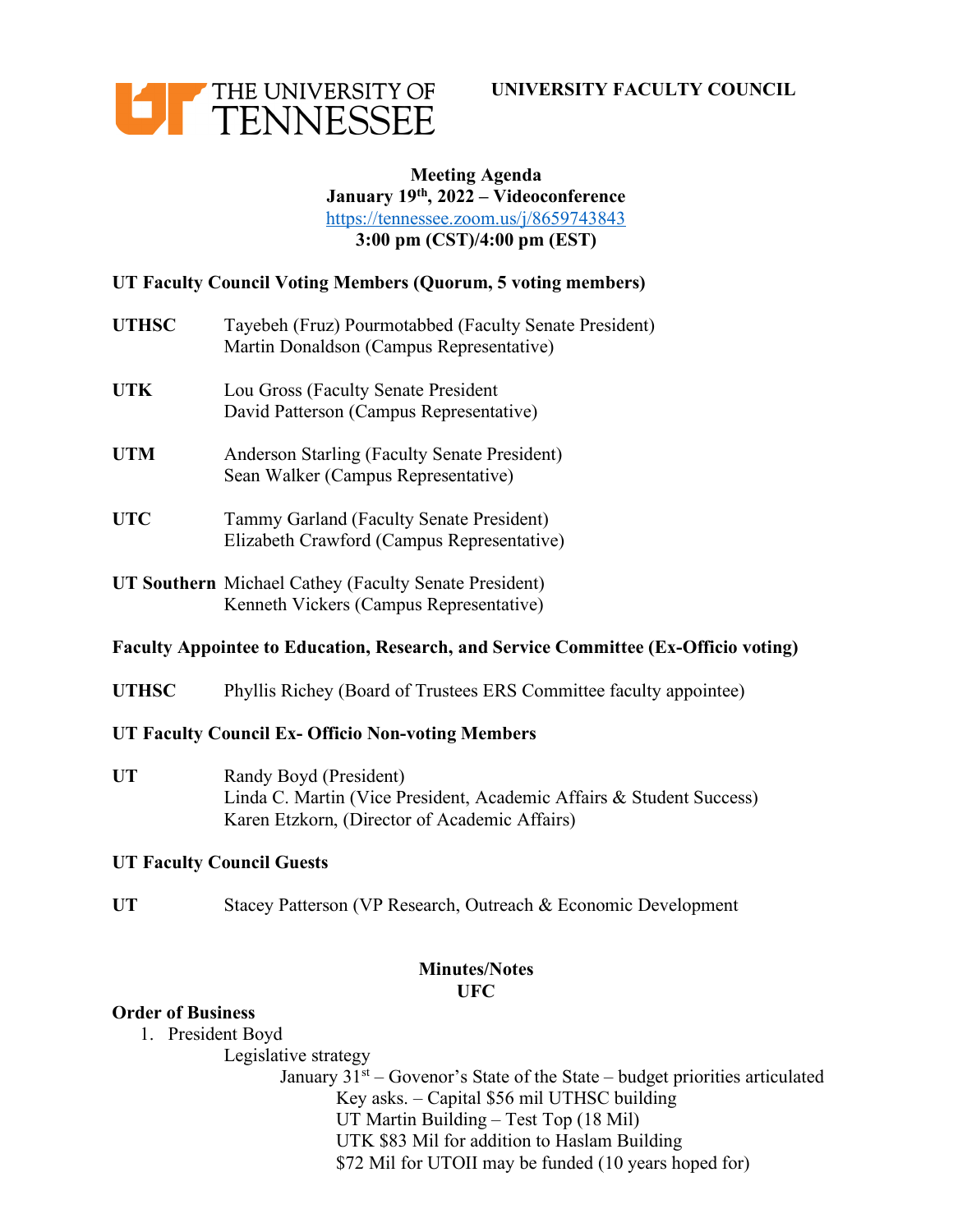ERP System (LGI wants to join in) pitched to Gov office, state pay for the system (\$150 mil for public universities) Asking for recurring \$2.8 mil in recurring of Vet College THEC – public higher ed. \$90 mil or \$130 mil) for formula (performance) would .imit tuition increases. Healthly Smiles (for dental clinics across the state) Three bills during the session – Codifying UT Southern in the statues (clean-up bill) Veterans in-state tuition to bill Name, image, or likeness (consult bill) Allow UT to provide support

Possible big issues in the Legislature this year

College Fix Article – CRT affecting universities,

Conflate diversity with CRT

Our response – We strongly believe in diversity, welcoming, success for everyone, diversity (broadly defined, vets, diversity of thought) We believe in academic freedom, No one ideology is preromantic over any other. We expect there will be bills. Will try to work with authors.

L. Gross expressed appreciation of the President's efforts. There followed a discussion of actions the UTK Faculty Senate might take. Cites example of the negative effects of Legislature's actions on the environment for students of diverse backgrounds.

R. Boyd indicated the System Administration is working hard to mitigate possible unwanted effects of legislative actions.

D. Patterson stated that legislative interference with academic freedom could endanger accreditation.

R. Boyd – There will be no changing titles (President and Chancellor)

- 2. Approve Minutes
	- a. See attached

Minutes approved

3. System Updates

David Miller – Requested and THEC supported another year of base funding for UTHSC.

Expecting state support for the ERP. LGI presidents signed letter of support. Reported the cost for the software (Oricle) will not be much more than our existing SAP contract. Expecting about \$1 mil per year increase in recurring costs.

Hoping the state will cover the one-time implementation costs for consultants.

ORII funding (lump sum) can be invested and make \$ on it (not risk based).

L. Gross asked about training and staffing costs?

D. Miller – The campuses will be responsible for those costs. Building a budget at this time. Spread over two years. Some state dollars may come back to the campus for this build out costs. Working on funding model dependent on how the dollars arrive.

Dr. Martin was not present

Dr. Etzkorn – provided update

Preparing for upcoming BOT meeting. New program Masters of Marketing at UTK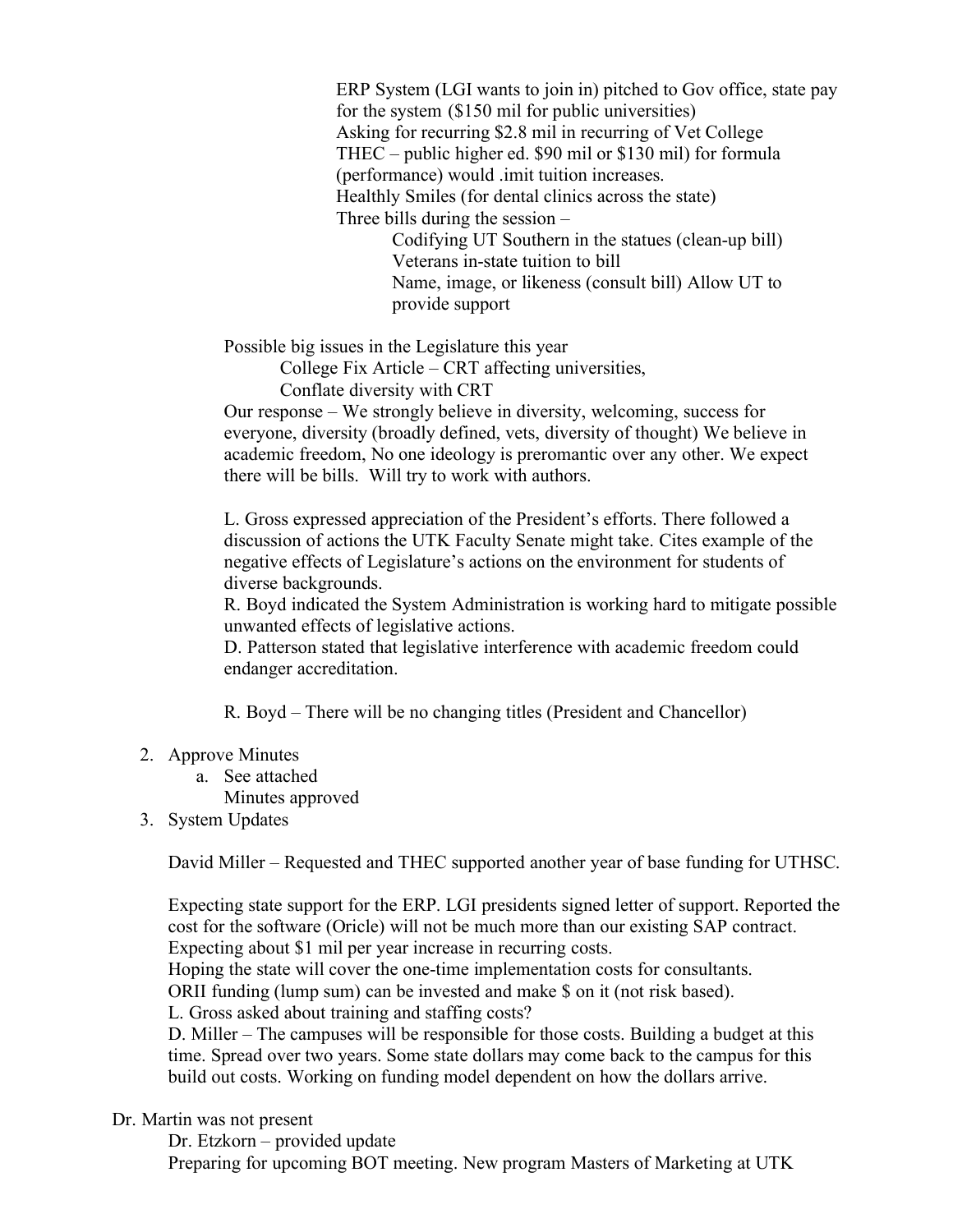ACT/SAT materials for the BOT – looking at nation and state requirements Materials being sent to the BOT – Dr. Martin is working with the Chancellors in preparation for the BOT meeting.

UTC – BA applied science cyber security

UTK – BA in international business, BA in physics, Ag Campus – PhD Ag Leadership and Communication

UTM – BA construction management – BA in Arts in Arts

UTHSC – pathologist assistant

Dr. Stacey Patterson

The Vice-President's office in now in the UT Building downtown. The UT System folks are moving in one floor at a time to floors 8-12.

Research – UT- Battelle received a score of 94 on performance, working on the feedback and with the director's office, We are the National Lab contractor, there are many offices of the Department of Energy that contribute to the feedback.

Appalachian Regional Commission – Grant for economic development (not university projects, instead community. Mostly impacts UTK and UTC due to their location within the Appalachian region.

Working with state ECD – 5700 jobs (and more than 30,000 in the next several years will be available in west TN associated with the recruitment of the Ford SK plant. There is limited infrastructure in that area that will need to be built out. There will be a need for qualified, skilled, and well-trained workers. UT will be interested in supporting their R&D needs and working with them on workforce training.

DOE NNSA – is reevaluating the bid for the Y-12/Pantex Contract.

There was an extended discussion of the proposed to changes in the conflict of interest policy. The policy is not only related to financial conflicts of interest, but also conflicts of commitment. There was discussion of how feedback on the proposed policy was sought by the policy committee, the timeline for feedback, and the need to simplify the form and make it more adaptive. There was concern expressed about the delayed presentation of policy to UFC and then the expectation of quick feedback. S. Patterson indicated there would be engagement of the faculty for feedback and the goal was to keep policy simple and allow campuses to implement them as appropriate to comply with the policy. It was also reported that a new database is being developed to manage policies and policy changes. This website would be available to all faculty and staff. Concern was expressed about the growing list of policy changes resulting from Federal law. It was noted that all universities are having to address this issue. S. Patterson indicated stated we need input from faculty, staff, and students. Policies can be changed and modernized.

- 4. 9-Month Faculty Leave Discussion
	- a. Guest: Brian Dickens (BD)

There was a spirited discussion of the proposed 9-Month Faculty Sick Leave policy

B.Dickens – On ramp, policy will be implemented and sick accrual, 8 hours per month, work with faculty and being flexible, nuances have to be worked out, "We cannot give time in advance"

D. Patterson – Stated it would be profoundly unjust to start everyone, regardless of years of serve with zero hours of sick leave. Suggested a matrix that recognized and credited years of service. B.Dickens – Asked for help drafting language, can take the suggestion and take it to the state, likes idea of creating a matrix- input from faculty, modified duties, expressed concern about the upfront cost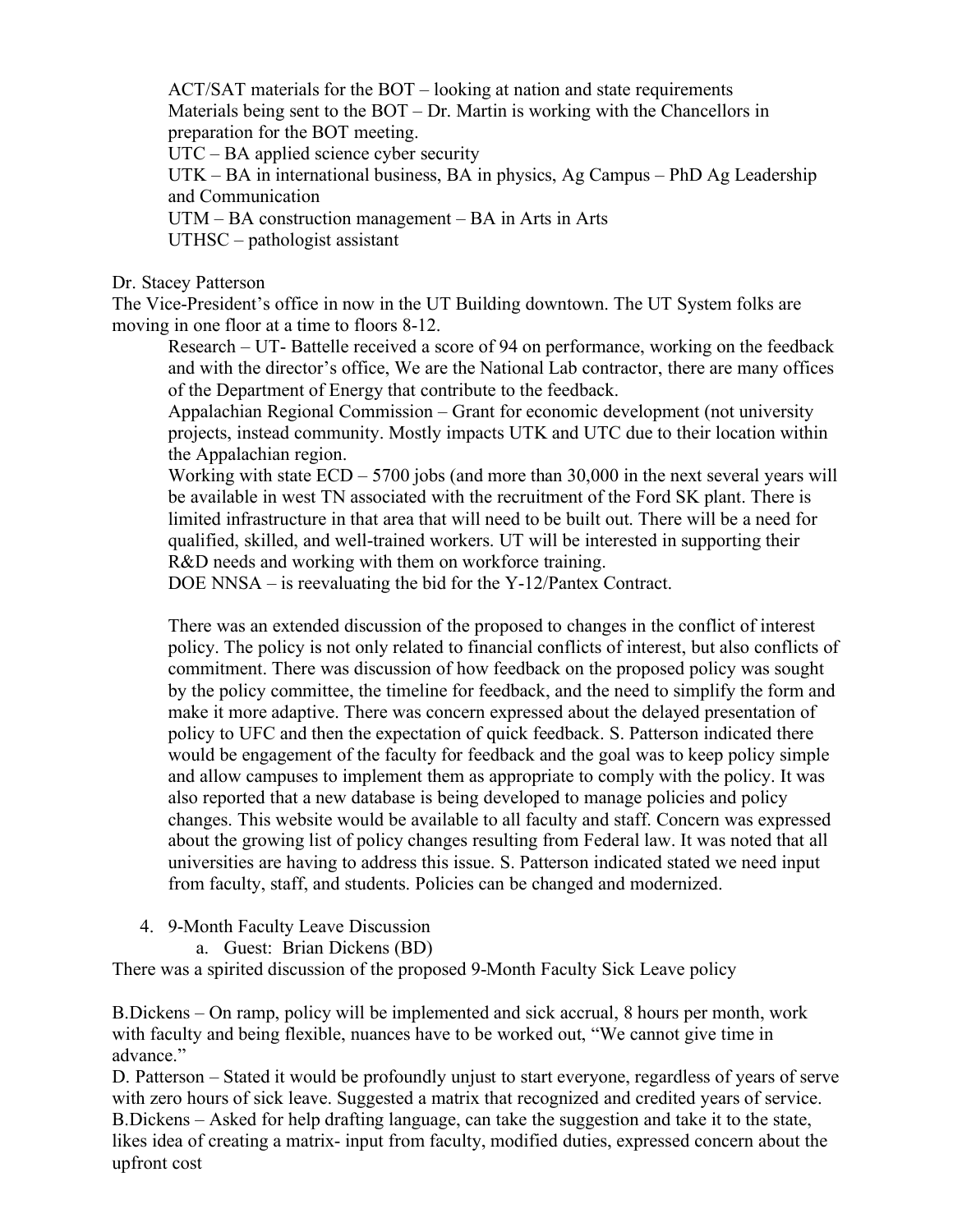D. Patterson – Suggested the state is flush right now

S. Walker – Will work with the faculty to create a matrix, suggested retroactive leave is rare.

D. Patterson – Innovation is always rare.

B. Dickens – nimble and innovative

L. Gross – Leave from UT to Oak Ridge (time in service transfers)

B. Dickens – state institution to state (federal) institution

L. Gross – Guidance to unit leaders, if no matrix, then guidance to structure decisions. Can faculty participate in a sick leave bank?

B. Dickens – Yes, that may be included in the policy. Have to work through the details.

S. Walker - raised the issue of grievances and procedures (may have to be different across the campuses)

B. Dickens – also working with HRO across the campuses.

P. Richey – fine line between what comes under HR's purview and that of Faculty Affairs

B. Dickens – historical conversation in higher ed. Benefits, leave, coverage are clear HR. Sick leave and other issues have to be meshed with academic leadership. Delicate dance between the two. Providing guidance.

P. Richey – grey area depend on of how faculty get along with chair

P. Richey – question for the group. FMD (faculty modified duties) assignments. Would sick leave modify FMD?

S. Walker – Faculty do not want to modify FMD policy flexibility.

B. Dickens – just wanted to take a read on the issue. Continuing discussion of FMD and the proposed matrix.

L. Gross – sees no FMD constraint in the policy.

B. Dickens – need to clarify what that looks like. Not something we need to take off the table, but do we need to set some parameters.

P. Richey – one last comment, wants to schedule Todd (?) meeting the committee, RE: different NTT tracks, (concerns about confidentiality) Wants to hear more about this matter.

B. Crawford – When will we have details on the BOT meeting

S. Walker – Will communicate with Cindy Moore

M. Cathey – BOT meeting to be held at UT Southern

S. Walker – will be F2F and online

b. Recommendation from UFC?

5. Other new business?

#### **Questions for President Boyd**

1. There is a good deal of concern regarding the potential for legislative action that extends the constraints on education regarding the history of racism in the US to impact how we educate our students and those in teacher preparation programs. Can we have a discussion on actions we might encourage our respective Senates to take to reduce the potential for further constraints on educational initiatives and academic freedom on these issues?

2. There is evidently ongoing a revision of System policies regarding research security and associated changes in Outside Interest Disclosure policies and the OID forms that all employees fill out. How might faculty input from across the System be supplied on these issues? Is there a general process in place (e.g. a policy on System policies) to ensure transparency of the process